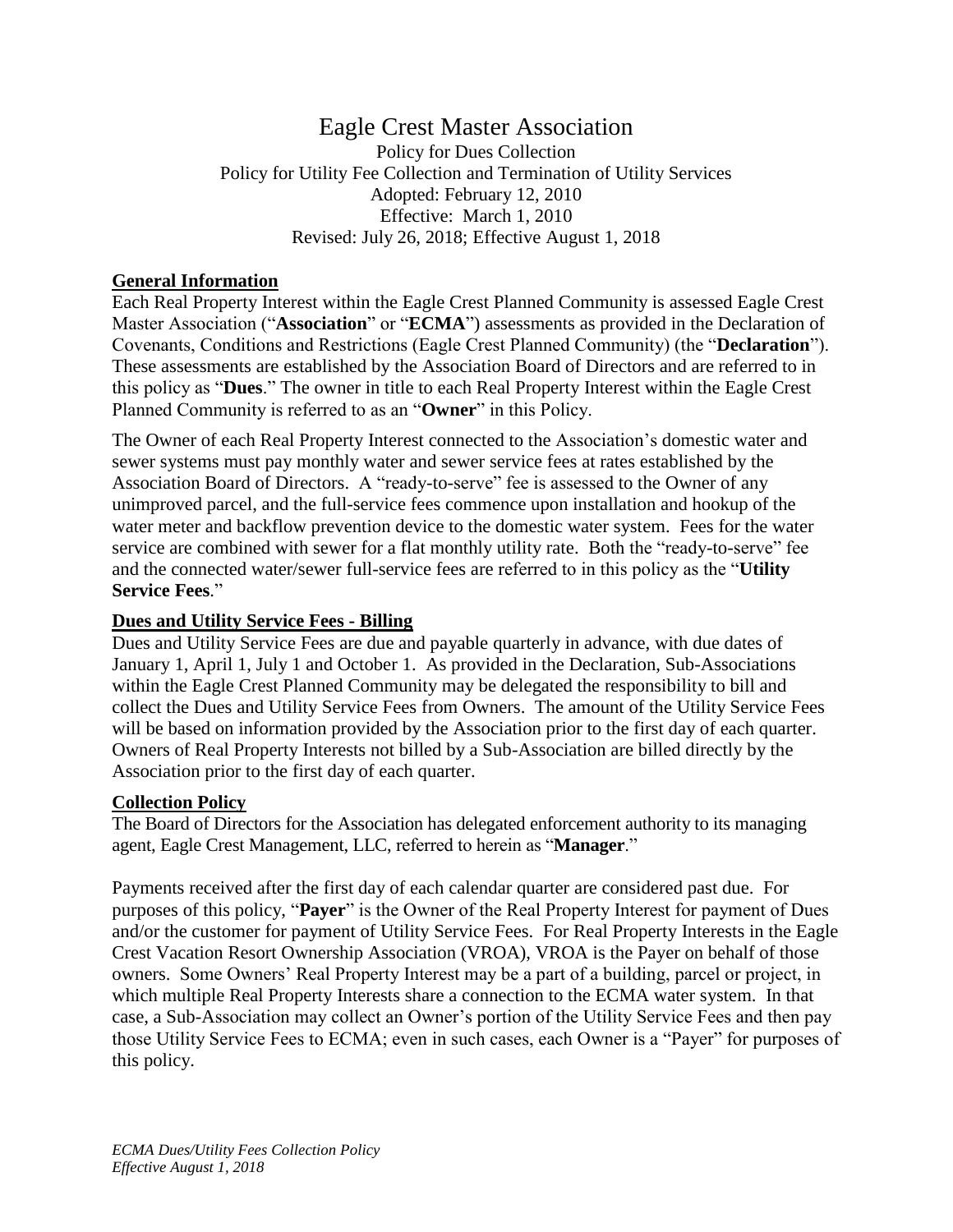For accounts collected by a Sub-Association, if payment is not received by the  $15<sup>th</sup>$  day past the due date, a reminder notice will be mailed to the applicable Sub-Association stating that collection action will begin 30 days past the due date on delinquent individual Payer accounts.

If the payment is not received by the  $30<sup>th</sup>$  day past the due date, a delinquent notice will be mailed to the last known address of Payer stating the account is in default, and that the Association is attempting to collect a debt, and that a late fee will be added to the account if it remains unpaid at 45 days past the due date and interest will be assessed from the due date on the unpaid balance.

If the payment is not received by the  $45<sup>th</sup>$  day past the due date, a late fee will be assessed against the delinquent account by the Association and interest will accrue from the due date on the unpaid balance. See Exhibit A for current fees adopted by the Association.

If payment is not received by the  $60<sup>th</sup>$  day past the due date, a demand letter will be mailed by certified and regular mail to the last known address of the Payer stating that the account must be brought current within 10 days, that the Association is attempting to collect a debt, that late fees and interest have been added to the account, and that failure to remit payment in full to the Association will result in the placing of a lien against the delinquent Real Property Interest.

If payment is not received by the  $90<sup>th</sup>$  day past the due date, and after mailing of the previous notices, a lien preparation fee and a lien recording/handling fee listed in Exhibit A will be assessed against the delinquent account by the Association, a lien will be filed against the Real Property Interest for the delinquent Dues and Utility Service Fees, and the delinquent account may be turned over to legal counsel or an outside service for collection.

Once turned over for collection, all direct costs of collection will be assessed against the delinquent account. Payers must communicate with the collection company or designated legal counsel directly, and must make all payments, including attorney's fees, to the collection company or designated legal counsel until the Payer brings his or her account current unless the Payer, the Manager, and legal counsel, if designated by the Board, agree otherwise in writing. The Board will also decide, after consultation with legal counsel, as applicable, what further steps, if any, the Board needs to take to protect interests of the Association.

#### **Termination of Utility Services for Non-Payment**

In addition to the obligation to pay Utility Services Fees, Owners of Real Property Interests are obligated to pay all costs of compliance with the ECMA Cross Connection Control Policy ("**CCC Policy**") including, but not limited to, reimbursing the Association all costs incurred in bringing the Real Property Interest into compliance with the CCC Policy. Assessments for the reimbursement of such enforcement costs are referred to as "**Remedial Assessments**." Remedial Assessments are due and payable 10 days after the Association gives written notice to the Owner of the assessment.

The Association may terminate water service for non-payment of either the Utility Services Fee or Remedial Assessment. Procedures for termination of water service are provided in Exhibit B to this policy.

*ECMA Dues/Utility Fees Collection Policy Effective August 1, 2018*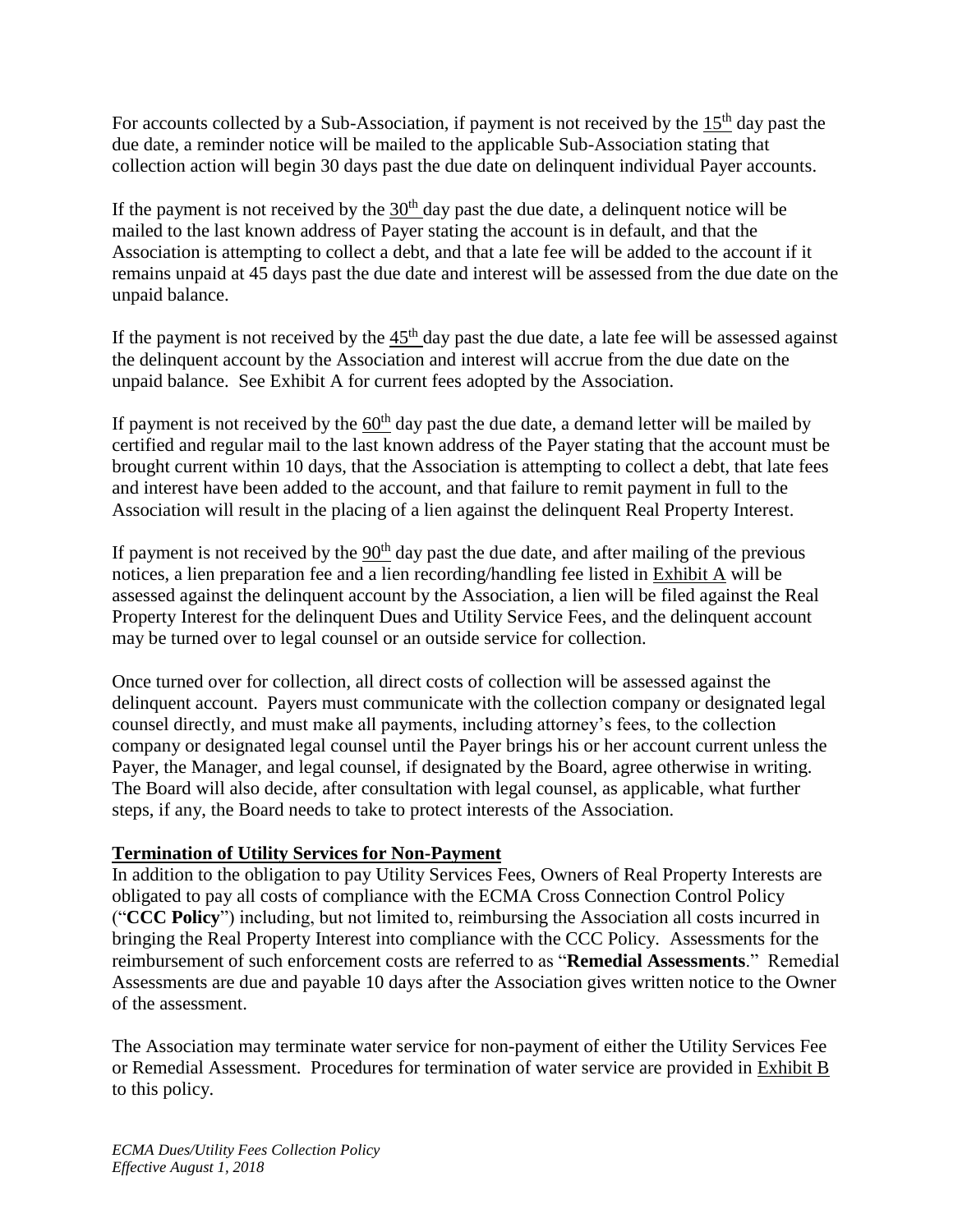## **All payments received on Payer accounts will be applied in the following order: 1. Lien Filing Fees, Collection Costs, Late Fees, Interest and related costs; 2. Dues; 3. Remedial Assessments; 4. Utility Service Fees.**

Once the account is paid in full and current, liens will be released and the Payer's account returned to current status within five business days.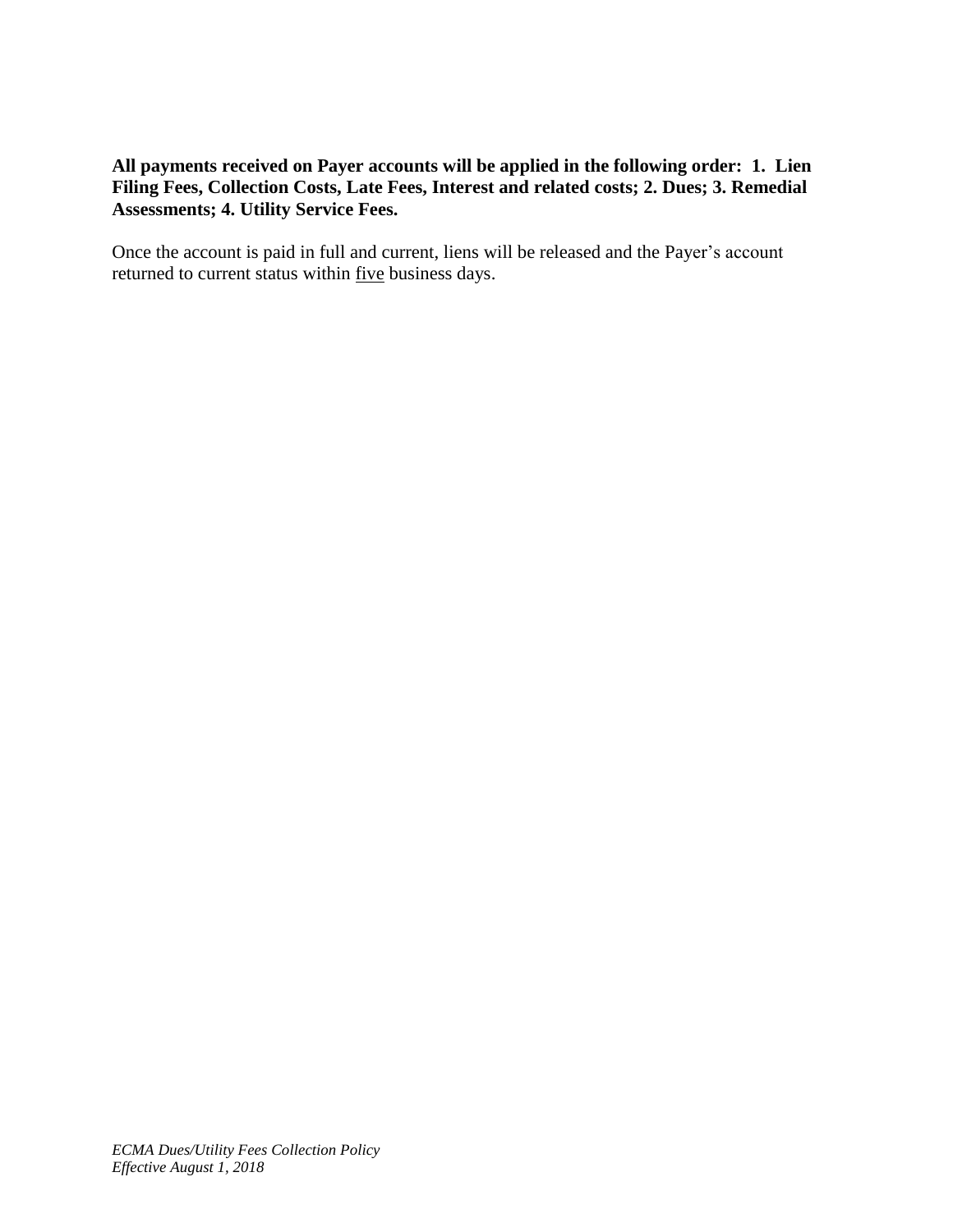# **EXHIBIT A**

## To the Eagle Crest Master Association Policy for Dues Collection and Policy for Utility Fee Collection and Termination of Utility Services

# Fee Schedule

| Late Fee (Assessed at 45 days past due date)     | \$25.00 or 5% of past due amount,<br>whichever is greater |
|--------------------------------------------------|-----------------------------------------------------------|
| Interest                                         | At the rate of 12% per annum                              |
| Lien Preparation Fee:                            | \$100.00                                                  |
| Lien Filing Fee:                                 | County recording $\cos t + $15.00$                        |
| <b>Utility System Reconnection Fee:</b>          | \$100.00                                                  |
| <b>Utility System Unauthorized Reconnection:</b> | \$250.00                                                  |